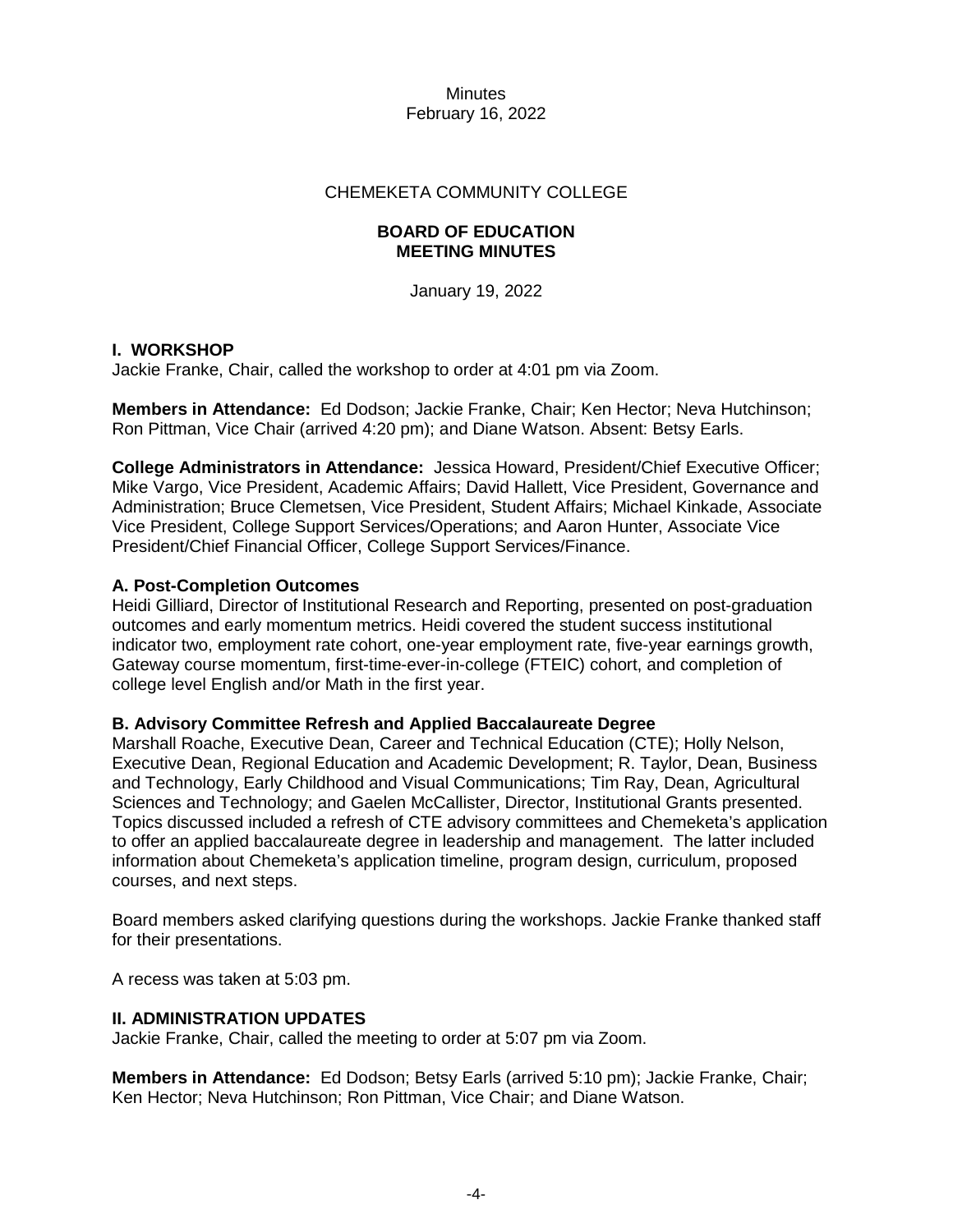Meeting Minutes Chemeketa Board of Education January 19, 2022 Page 2

**College Administrators in Attendance:** Jessica Howard, President/Chief Executive Officer; Mike Vargo, Vice President, Academic Affairs; David Hallett, Vice President, Governance and Administration; Bruce Clemetsen, Vice President, Student Affairs; Michael Kinkade, Associate Vice President, College Support Services/Operations; and Aaron Hunter, Associate Vice President/Chief Financial Officer, College Support Services/Finance.

Updates were discussed with the board regarding the Oregon School Board Association (OSBA) board member position 12, the new Oregon Community College Association (OCCA) Executive Director, the Association of Community College Trustees (ACCT) national legislative summit, the college's applied baccalaureate application, the Harrison Street building in Woodburn, redistricting of Board zones, efforts with Western Oregon University to develop a marketing strategy for academic pathways and degree partnerships, the benefits navigator position and agenda preview.

A recess was taken at 5:45 pm.

## **III. REGULAR SESSION**

# **A. CALL TO ORDER**

Jackie Franke, Chair, reconvened the board meeting at 6:01 pm.

# **B. PLEDGE OF ALLEGIANCE**

## **C. CHEMEKETA LAND ACKNOWLEDGEMENT**

Jackie Franke read the land acknowledgement.

## **D. ROLL CALL**

**Members in Attendance:** Ed Dodson; Betsy Earls; Jackie Franke, Chair; Ken Hector; Neva Hutchinson; Ron Pittman, Vice Chair; and Diane Watson.

**College Administrators in Attendance:** Jessica Howard, President/Chief Executive Officer; Mike Vargo, Vice President, Academic Affairs; David Hallett, Vice President, Governance and Administration; Bruce Clemetsen, Vice President, Student Affairs; Michael Kinkade, Associate Vice President, College Support Services/Operations; and Aaron Hunter, Associate Vice President/Chief Financial Officer, College Support Services/Finance.

**Board Representatives in Attendance**: Josh Wray, Associated Students of Chemeketa (ASC), Steve Wolfe, Chemeketa Faculty Association (CFA); Aaron King, Chemeketa Classified Association (CCA); and Marshall Roache, Chemeketa Exempt Association (CEA).

## **E. COMMENTS FROM THE PUBLIC**

None.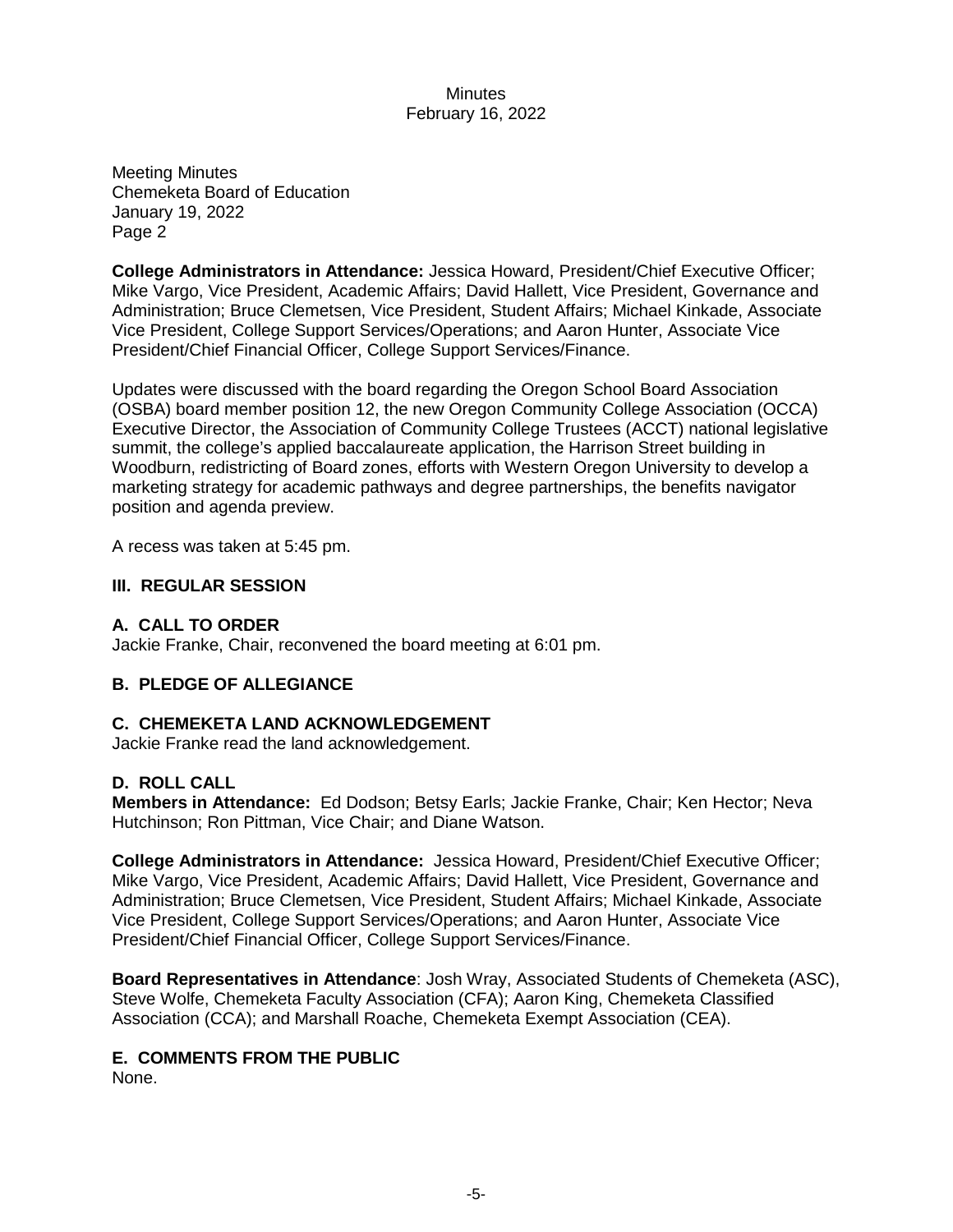Meeting Minutes Chemeketa Board of Education January 19, 2022 Page 3

## **F. APPROVAL OF MINUTES**

Ed Dodson moved and Diane Watson seconded a motion to approve the College Board of Education minutes from December 15, 2021 and Board Work Session of January 7, 2022.

The motion CARRIED.

# **G. REPORTS**

## **Reports from the Associations**

Josh Wray, Associated Students of Chemeketa (ASC) said the report stands as written and that ASC is working on getting students engaged in different events.

Steve Wolfe, Chemeketa Faculty Association and Megan Cogswell, Chemeketa Exempt Association said their reports stand as written.

Aaron King, Chemeketa Classified Association (CCA) added a brief amendment to the report. The CCA approved, via email, to increase the amount of money that was donated this year to the holiday social. Aaron thanked the other associations for their support at this event.

## **Reports from the College Board of Education**

Ed Dodson attended the Oregon Community College Association (OCCA) legislative committee, the January board work session, and the art show at the Gretchen Schuette gallery.

Betsy Earls did not have a report this month.

Diane Watson attended the board diversity statement subcommittee, the January board work session, and the quarterly meeting with Jessica Howard.

Ken Hector attended the annual Silverton Rotary dinner meeting, two of the weekly Silverton Rotary meetings, two Silverton Chamber of Commerce business meetings, the ACCT Town Hall meeting, the January board work session, and the monthly ACCT Public Policy and Advocacy meeting.

Neva Hutchinson attended an ASCETA meeting, the January board work session, and the board diversity statement subcommittee meeting.

Ron Pittman attended the board diversity statement subcommittee meeting, the January board work session and the McMinnville Chamber meet and greet event, and met with Paul Davis and Danielle Hoffman for a Yamhill Valley Campus (YVC) update.

Jackie Franke attended the January board work session, Oregon State Board Association (OSBA) cafe for board chairs, agenda review, the Mid-Willamette Valley Council of Governments (MWVCOG) annual meeting planning session, and a support group meeting for East Salem.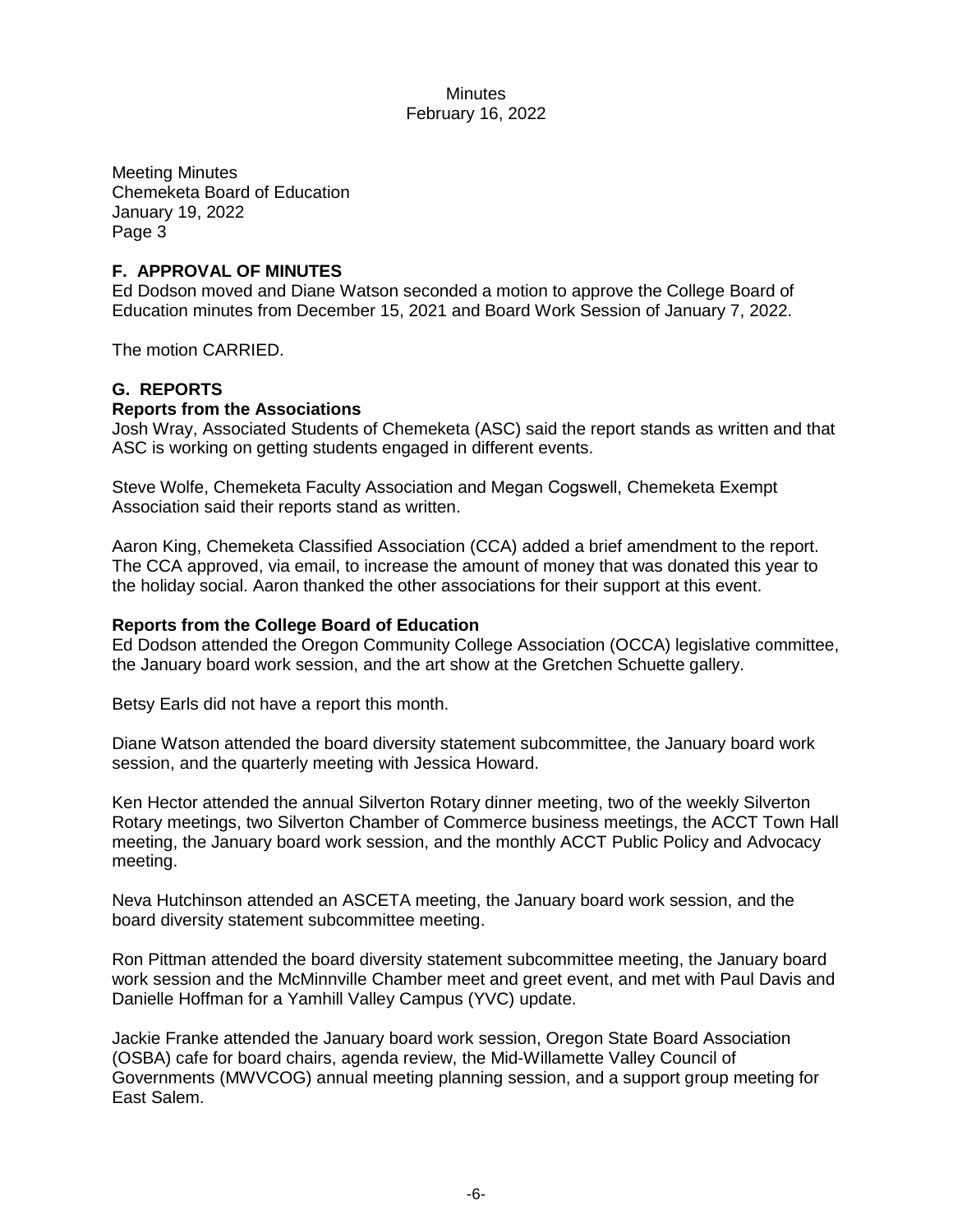Meeting Minutes Chemeketa Board of Education January 19, 2022 Page 4

# **H. INFORMATION 2022–2023 Proposed Budget Calendar**

Aaron Hunter reviewed the Budget calendar and noted that the calendar would be brought back next month for approval.

# **Proposed Student Tuition for 2022–2023**

Aaron Hunter referred to the green sheet of the Proposed Student Tuition for 2022–2023, and gave an overview. Aaron reviewed the tuition and fee setting guidelines and discussed the fee increases.

- Tuition increase of \$3 per credit, and universal fee of \$3 per credit
- Out-of-state and international tuition rate increase at \$9
- Differential fee increase of \$10 for high-cost programs and courses

The proposed increase would place Chemeketa second among comparator colleges based on current year rates. However, if the comparator colleges proposed modest rate increases for 2022-2023, the college would be in the middle again next year.

Neva Hutchinson asked if the Pell grant would cover these increases. Jessica Howard responded that a student with zero family contribution will qualify for \$17,000 in federal and state aid and that the college's annual cost with the proposed increase is \$6,100.

There will be a virtual student forum prior to the next board meeting to share the tuition proposal and answer any questions. A recommendation will be brought back to the board next month for action.

Jackie Franke thanked staff for their work.

**College Policies BP#1100—Chemeketa Community College's Name(s) and Trademark(s) and BP#1200—Chemeketa Community College's Mission / Vision / Values / Core Themes** David Hallett thanked Rebecca Hillyer, General Counsel, for her extensive work on the policies. Policy BP 1100 is new to Chemeketa and legally advised by the OCCA policy program that Chemeketa is now utilizing to protect the name of the college and facilities identities. Rebecca also incorporated Policy 2275 into this to protect the college logo and other unique identifiers. BP 1200 is a current policy and new language has not been added to it, but it has been newly renumbered to align with OCCA policies. Rebecca discussed a few changes on BP 1100 and 1200.

Ken Hector requested at future board meetings that staff using organization acronyms reference the organization name at least once so the public knows what the presenter is referring to. Jackie Franke concurred.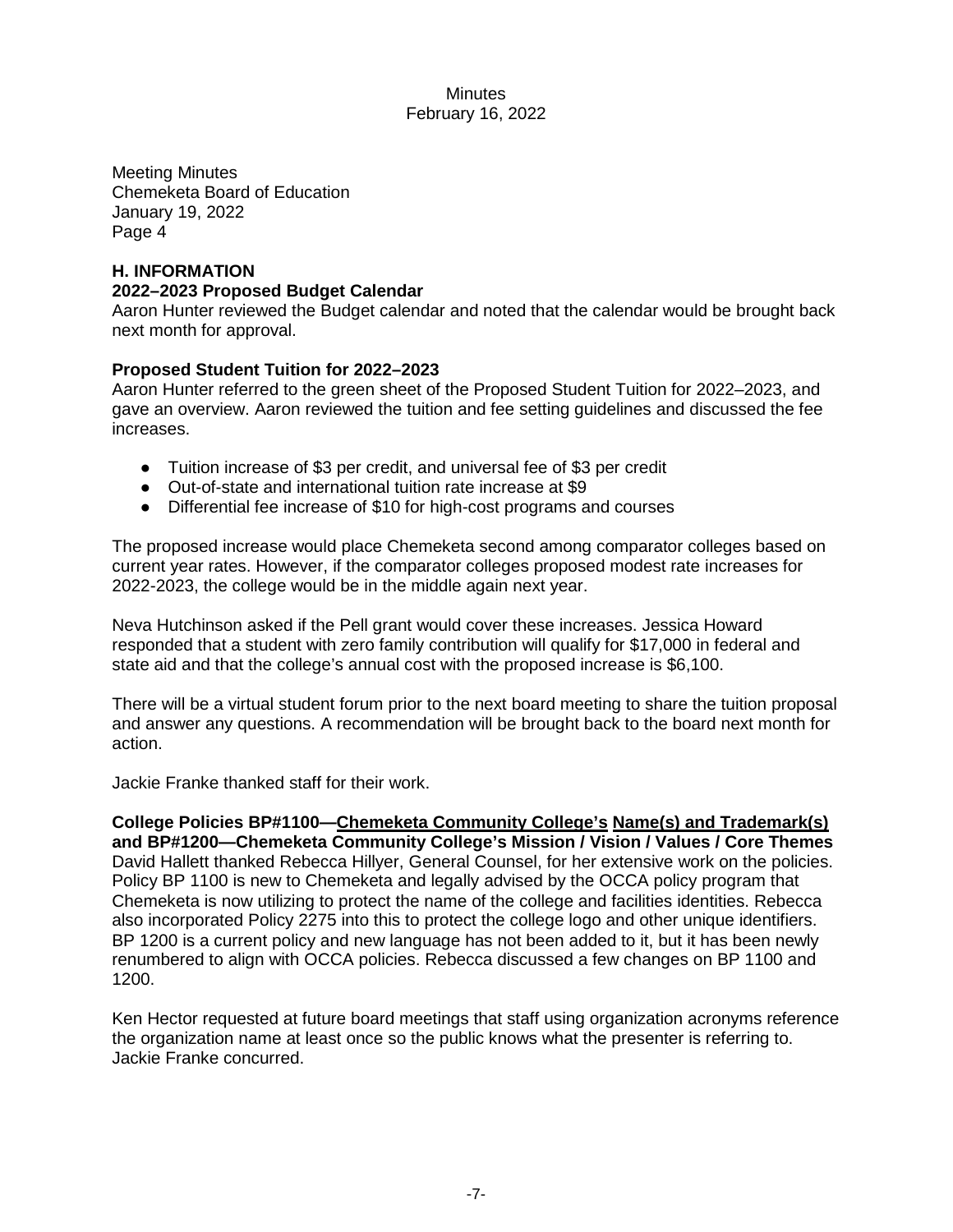Meeting Minutes Chemeketa Board of Education January 19, 2022 Page 5

# **Redistricting of Chemeketa Community College Zones 1, 2, 3, 4, 5, 6 and 7**

David Hallett noted that state law requires the board to adjust established zone boundaries within the district to make them as nearly equal in population as possible according to the latest federal census. Based on census data, Chemeketa needs to redistrict zones 1–7. The board will be asked to approve the proposed redistricting at the February board meeting.

## **Board of Education Diversity Statement**

Jackie acknowledged and thanked committee members Neva Hutchinson, Ron Pittman, and Diane Watson for their work on this statement. The statement was reviewed by staff and the board.

Diane Watson noted at the board's September work session that one of the board's goals was to come up with a board diversity, equity, and inclusion statement to make sure that everyone knew where the board stood regarding this topic and in support of students, staff and the community. At the January board work session it was decided to move forward, and the subcommittee drafted a statement that was reviewed by staff and board members. Diane read the statement. Ron Pittman thanked David Hallett for his guidance with the statement.

## **I. STANDARD REPORTS**

## **Personnel Report**

David Hallett said the report stands as written and noted that three of the new hires are selfsupport or grant-funded. The five position changes represent employees who have taken on new or different roles in the college or have been reclassified in some other way.

## **Budget Status Reports**

Aaron Hunter noted in the Statement of Resources and Expenditures that property taxes are coming in as expected, tuition and fees include winter term funds, and expenditures continue to be in line with previous years. Aaron stated that the Budget Status report is similar to previous years; most of the accounts and balances are in fairly good shape on the Quarterly Update of Other Funds and highlighted a few accounts; and the Status of Investments shows a number of investments made in December due to property taxes coming in.

## **Capital Projects Report**

Michael Kinkade said the report stands as written with one correction. The Building 9 chillers installation did not occur because of a missing piece due to nationwide shipping delays. The installation date will be rescheduled once the piece arrives.

## **Institutional Advancement Foundation Quarterly Report**

Marie Hulett, Executive Director, Institutional Advancement said the report stands as written. Marie noted the scholarship application window opens February 1 and stays open until March 31 and asked everyone to share this news with their network. Also, the Foundation received an unexpected gift of \$286,743.19 from the estate of Elizabeth A. Javens Revocable Living Trust. Marie recommended the board accept in-kind donations for this quarter, valued at over \$30,000.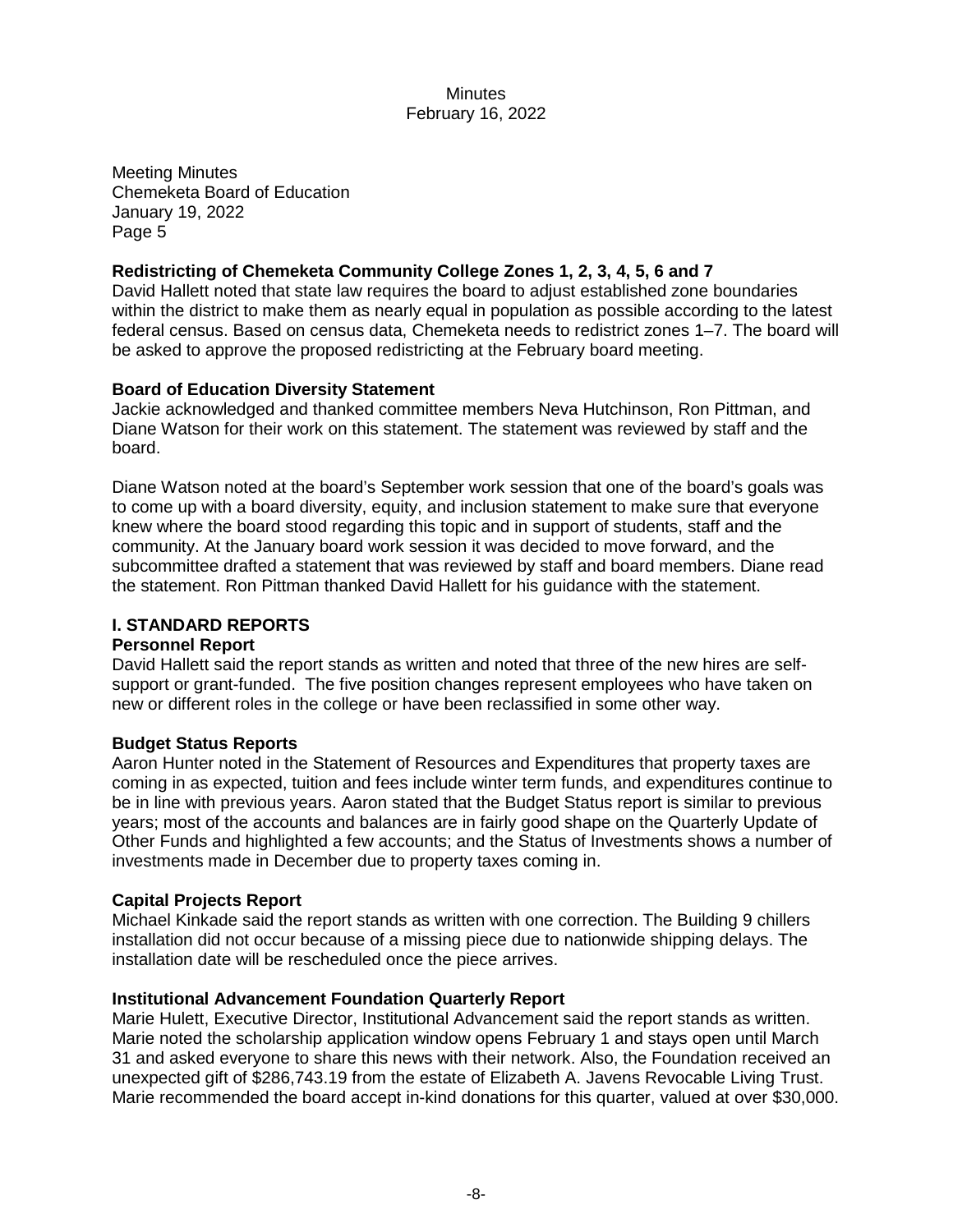Meeting Minutes Chemeketa Board of Education January 19, 2022 Page 6

Jackie stated it was exceptional to see two new scholarships established this quarter and expressed the board's appreciation to these organizations. Marie stated that the community is very generous and she is very excited by the Foundation scholarships.

## **Grant Activities October 2021—December 2022**

Gaelen McCallister, Director, Institutional Grants said the report stands as written. Gaelen highlighted the impressive work of the Education program under the leadership of Cecelia Monto, Dean. This program has won two successive grants from the Oregon Department of Education Grow Your Own, and over the last two years they have brought in over \$500,000 in state and private funding to support students on their path to becoming teachers.

## **Fall Term Enrollment Report**

Heidi Gilliard, Director, Institutional Research and Reporting said the report stands as written. Heidi stated there was a 6% decrease in fall full time equivalent (FTE), a 7% decrease in reimbursable fall FTE, a nationwide 3% decrease for community colleges in the fall, and between last fall and this fall there has been the largest two-year decline in 50 years. Neighboring colleges are showing the same effects and this is really a nationwide issue. The estimate for winter term is a decline of 8% FTE. Board members asked clarifying questions.

## **Chemeketa Community College COVID-19 Health and Safety Operational Plan**

John McIlvain, Emergency and Risk Manager provided an update regarding the Federal Occupational Safety and Health Administration's (OSHA) emergency temporary standard and Oregon's decision. John gave an update on the recommended isolation and quarantine recommendation from the Center of Disease Control (CDC). The college is continuing to encourage vaccinations and boosters for those who are able, and students and staff members fill out an online COVID-19 questionnaire to report illnesses, test results, and exposure so the college can take appropriate actions and provide timely notifications when needed.

## **Recognition Report**

Jessica Howard acknowledged all the employees in the written report.

Neva Hutchinson thanked Diane Watson and her singing group for the two hours of entertainment during the Salem Holiday Market.

Jessica Howard noted there was a typo in the board diversity statement and the word "college" needs to be added to the final bulleted paragraph. David Hallett stated the diversity statement approval is slated for this evening, not next month, and will be approved during the consent agenda with the addition of the word "college."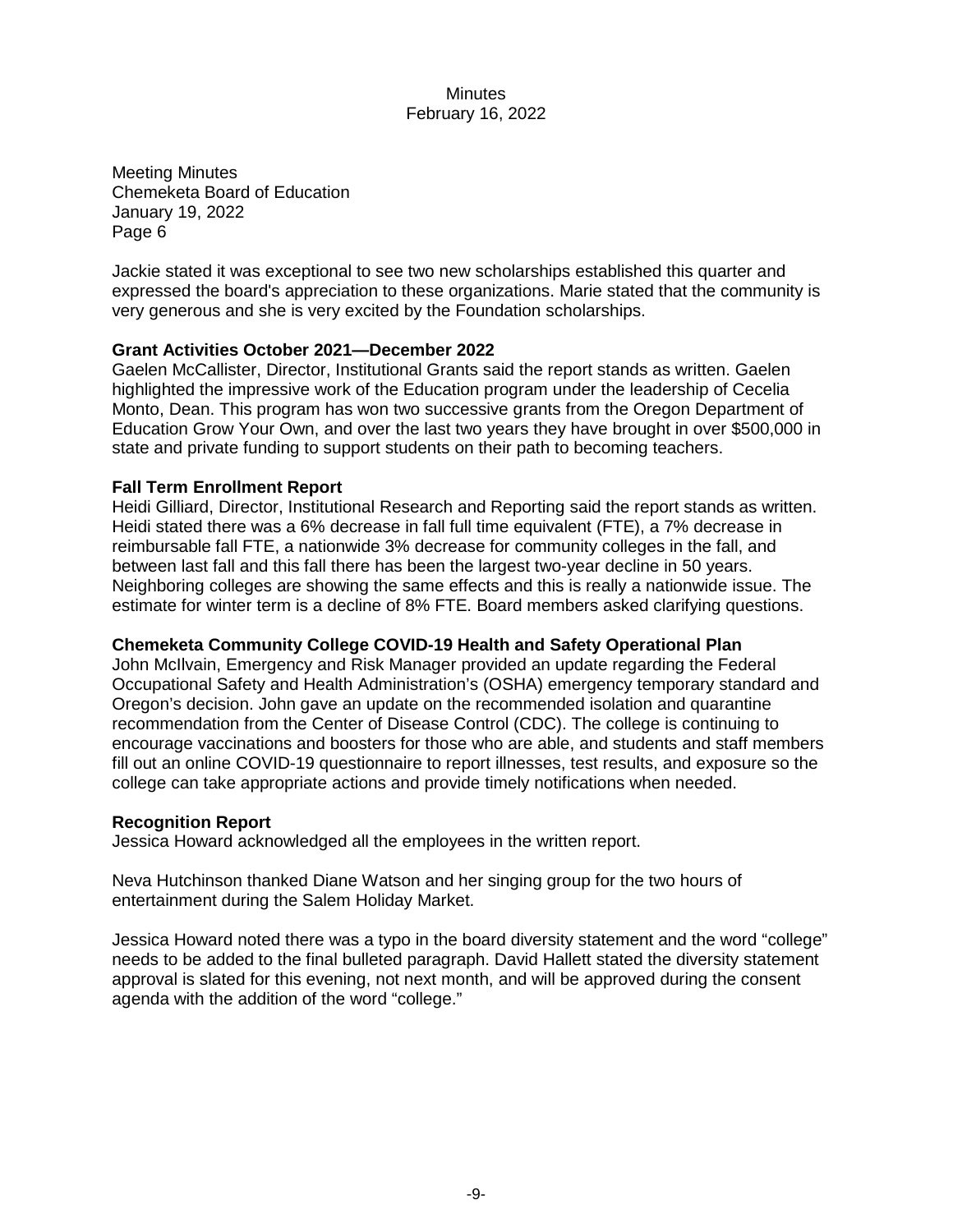Meeting Minutes Chemeketa Board of Education January 19, 2022 Page 7

## **J. SEPARATE ACTION**

## **Approval of Retirement Resolutions No. 21-22-19, Daniel "Dan" A. Loop, and No. 21-22-20, Kristi K. Newton**

Betsy Earls read Daniel "Dan" A. Loop's retirement resolution and Ed Dodson read Kristi K. Newton's. These two employees represent a total of 61 years and months of service. Ken Hector moved and Betsy Earls seconded a motion to approve the retirement resolutions as noted above.

The motion CARRIED.

## **K. ACTION**

Ken Hector moved and Neva Hutchinson seconded a motion to move Item No. 5 from the consent agenda for the purposes of correction.

Ron Pittman moved and Ken Hector seconded a motion to approve consent calendar items No.  $1 - 4.$ 

- 1. Approval of Academic Calendar for 2022–2025 [21-22-123]
- 2. Approval of 2021–2022 Faculty Sabbatical Leave Recommendation One-Term Spring 2022 [21-22-124]
- 3. Acceptance of Program Donations October 1, 2021 through December 31, 2021 [21-22-125]
- 4. Approval of Grants Awarded October 2021–December 2021 [21-22-126]
- 5. Approval of the Board of Education Diversity Statement [21-22-127]

The motion CARRIED.

Ken Hector moved to amend the Board of Education Diversity Statement to add the word "college" after community in the fourth bullet. Ed Dodson seconded.

The motion CARRIED.

Ken Hector moved and Diane Watson seconded a motion to approve the Board of Education Diversity Statement as amended.

The motion carried.

## **L. APPENDICES**

College mission, vision, core themes, and values; campus and district maps.

## **M. FUTURE AGENDA ITEMS**

None were heard.

**N. BOARD OPERATIONS**

None.